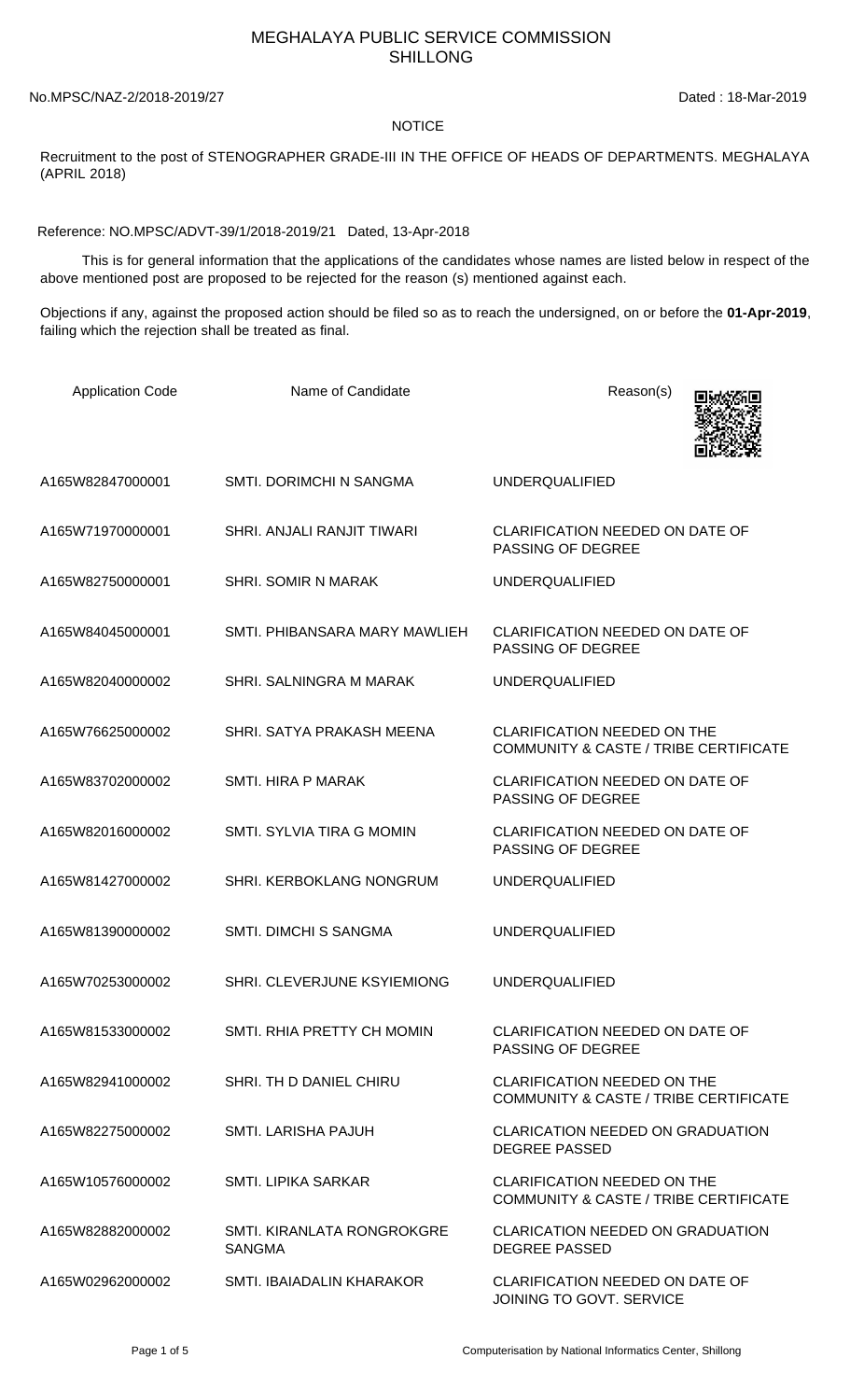| <b>Application Code</b> | Name of Candidate                            | Reason(s)                                                          |
|-------------------------|----------------------------------------------|--------------------------------------------------------------------|
| A165W77286000002        | SMTI. NOKMESILCHI M SANGMA                   | CLARIFICATION NEEDED ON THE YEAR OF<br>PASSING THE EXAMINATION     |
| A165W29331000003        | SMTI. LIVIANA KURBAH                         | <b>UNDERQUALIFIED</b>                                              |
| A165W41661000003        | SHRI. JAMES WELLBORN MADUR                   | <b>CLARICATION NEEDED ON GRADUATION</b><br><b>DEGREE PASSED</b>    |
| A165W82003000003        | <b>SHRI. TENGMIT R MARAK</b>                 | <b>UNDERQUALIFIED</b>                                              |
| A165W73182000003        | SMTI. BAIAHUNLANG BUAM<br><b>LYNGDOH</b>     | <b>CLARICATION NEEDED ON GRADUATION</b><br><b>DEGREE PASSED</b>    |
| A165W85470000003        | SMTI. PHIDALIN KHARSAMAI                     | <b>OVERAGED</b>                                                    |
| A165W36874000004        | SHRI. PETER PRESSLEY LAMARE                  | <b>CLARIFICATION NEEDED ON DATE OF</b><br>JOINING TO GOVT. SERVICE |
| A165W68672000004        | SHRI. DONKUPAR LYNGDOH<br><b>MARSHILLONG</b> | CLARIFICATION NEEDED ON DATE OF<br>PASSING OF DEGREE               |
| A165W51375000004        | SMTI. SALME MRONG MARAK                      | CLARICATION NEEDED ON GRADUATION<br><b>DEGREE PASSED</b>           |
| A165W66514000004        | SMTI. CHINGKEYRA CH MARAK                    | CLARIFICATION NEEDED ON THE DATE OF<br><b>BIRTH</b>                |
| A165W76759000004        | SMTI. MAGDALYNE NONGSIEJ                     | CLARIFICATION NEEDED ON DATE OF<br>PASSING OF DEGREE               |
| A165W47987000004        | SHRI. ALEXANDER LYNGKHOI                     | <b>UNDERQUALIFIED</b>                                              |
| A165W68340000004        | SHRI. BERGINIA SHABONG                       | <b>CLARICATION NEEDED ON GRADUATION</b><br><b>DEGREE PASSED</b>    |
| A165W78238000004        | <b>SHRI, DONNY K SANGMA</b>                  | <b>CLARIFICATION NEEDED ON DATE OF</b><br>JOINING TO GOVT. SERVICE |
| A165W80260000005        | SMTI. ANTHEA KHARFANCON                      | OVERAGED                                                           |
| A165W64654000005        | SHRI. BATKUPAR CHYNE                         | <b>CLARIFICATION NEEDED ON DATE OF</b><br>JOINING TO GOVT. SERVICE |
| A165W83925000005        | SHRI. ARBISING MALNGIANG                     | <b>CLARIFICATION NEEDED ON DATE OF</b><br><b>PASSING OF DEGREE</b> |
| A165W73052000005        | SHRI. SHRAWAN KUMAR RAM                      | OVERAGED                                                           |
| A165W85493000005        | <b>SHRI. TEILANG RYMBAI</b>                  | <b>CLARIFICATION NEEDED ON DATE OF</b><br><b>PASSING OF DEGREE</b> |
| A165W81247000005        | SHRI. CLUESENT D SANGMA                      | <b>CLARIFICATION NEEDED ON DATE OF</b><br>JOINING TO GOVT. SERVICE |
| A165W52681000005        | <b>SMTI. HASINA LAMIN</b>                    | <b>CLARICATION NEEDED ON GRADUATION</b><br><b>DEGREE PASSED</b>    |
| A165W48928000005        | <b>SMTI. RUPA N MARAK</b>                    | CLARIFICATION NEEDED ON THE DATE OF<br><b>PASSING OF DEGREE</b>    |
| A165W38370000005        | SMTI. BASHISHA NONGTDU                       | <b>UNDERQUALIFIED</b>                                              |
| A165W73934000006        | SMTI. TULIKA MAJAW                           | CLARIFICATION NEEDED ON DATE OF<br>PASSING OF DEGREE               |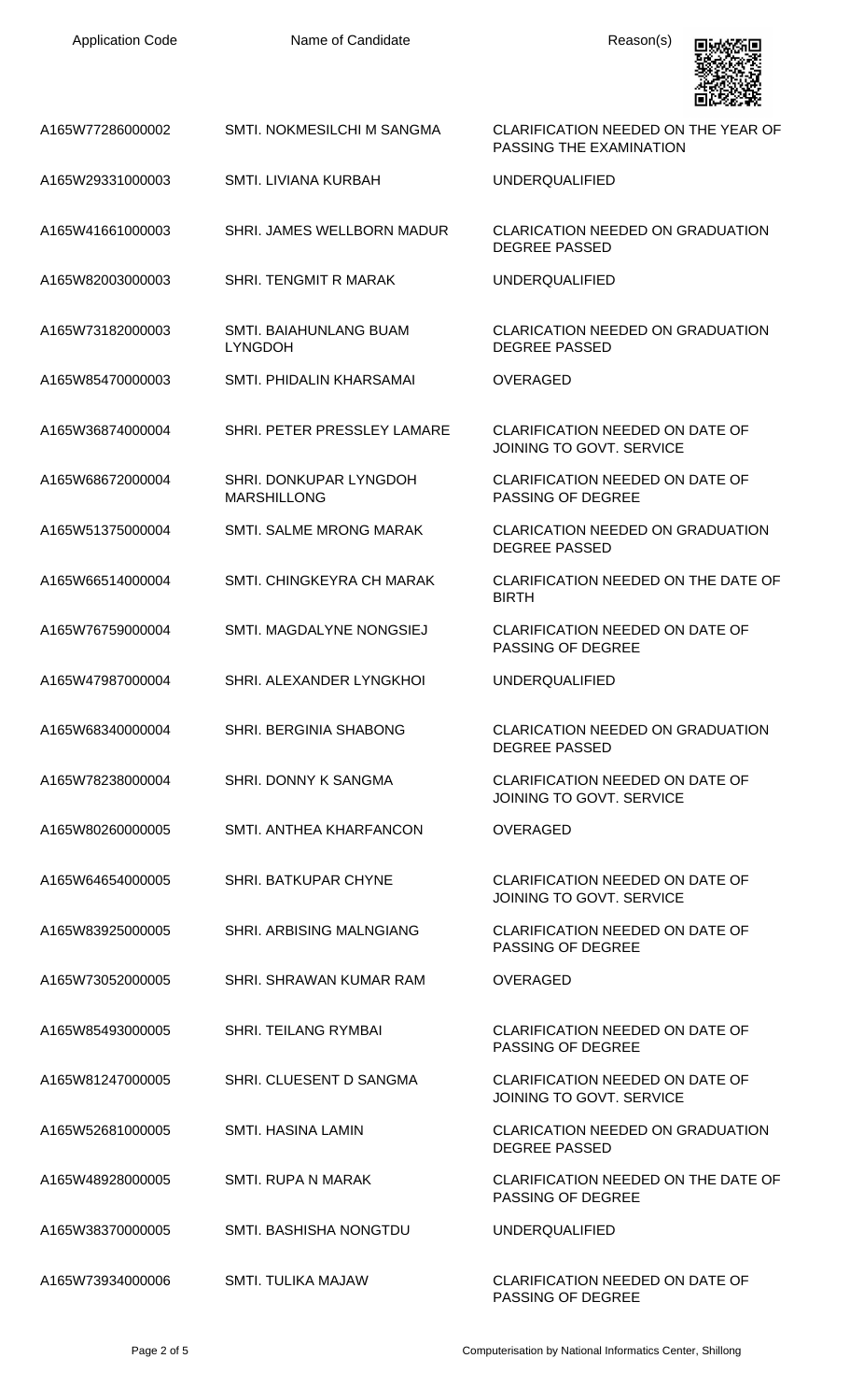

| A165W65595000006 | SMTI. LICHELLE ALBEDORA<br><b>LYNGDOH</b>    | CLARIFICATION NEEDED ON THE<br>INSTITUTION FROM WHICH APPLICANT HAS<br><b>PASSED</b> |
|------------------|----------------------------------------------|--------------------------------------------------------------------------------------|
| A165W83639000006 | SMTI. NILOFER RANGSA MARAK                   | OVERAGED                                                                             |
| A165W81945000006 | <b>SHRI. SONJOY SUN PAKEM</b>                | CLARIFICATION NEEDED ON DATE OF<br><b>PASSING OF DEGREE</b>                          |
| A165W34521000006 | <b>SHRI, FRANKY LAMARE</b>                   | <b>CLARICATION NEEDED ON GRADUATION</b><br><b>DEGREE PASSED</b>                      |
| A165W43125000007 | SMTI. BATKYNTI KHARKONGOR                    | <b>UNDERQUALIFIED</b>                                                                |
| A165W68165000007 | SHRI. BANRIDOR KHARBYNGAR                    | CLARICATION NEEDED ON GRADUATION<br><b>DEGREE PASSED</b>                             |
| A165W33225000007 | SHRI. JURBORLANG LAPASAM                     | <b>CLARIFICATION NEEDED ON THE</b><br><b>EXAMINATION PASSED</b>                      |
| A165W66216000007 | SHRI. STEVENSON LYNGDOH                      | <b>OVERAGED</b>                                                                      |
| A165W30157000007 | SHRI. MICHEAL LYNGDOH<br><b>MAWPHLANG</b>    | <b>UNDERQUALIFIED</b>                                                                |
| A165W56985000007 | SMTI, PHIRIS KHYRIEMMUJAT                    | <b>UNDERQUALIFIED</b>                                                                |
| A165W19509000008 | SMTI, CAROLINE IBANYLLASHISHA<br><b>BUAM</b> | <b>UNDERQUALIFIED</b>                                                                |
| A165W19492000008 | SHRI. ALEXANDER MAHRHEN BUAM                 | <b>UNDERQUALIFIED</b>                                                                |
| A165W36622000008 | SMTI. FAIRLYNDA SYIEM                        | CLARICATION NEEDED ON GRADUATION<br><b>DEGREE PASSED</b>                             |
| A165W80099000008 | SMTI. NOSILLISH M MARAK                      | CLARIFICATION NEEDED ON DATE OF<br>JOINING TO GOVT. SERVICE                          |
| A165W31129000008 | SMTI. KATHLEEN KHARKONGOR                    | <b>UNDERQUALIFIED</b>                                                                |
| A165W28813000008 | SMTI. RIBASUK MOLLENE<br><b>KHARMYNTHON</b>  | <b>UNDERQUALIFIED</b>                                                                |
| A165W70199000009 | SHRI. DAVID DEE VANCE MARNGAR                | CLARIFICATION NEEDED ON DATE OF<br>PASSING OF DEGREE                                 |
| A165W27399000009 | SMTI. BADAPLIN SANGLYNE                      | <b>UNDERQUALIFIED</b>                                                                |
| A165W29107000009 | SMTI. CAROLYNE SHYLLA                        | <b>UNDERQUALIFIED</b>                                                                |
| A165W33792000009 | SHRI. BANSYNSHARLANG MAWRIE                  | <b>UNDERQUALIFIED</b>                                                                |
| A165W73999000009 | <b>SHRI. FRIDAY NAJIAR</b>                   | <b>UNDERQUALIFIED</b>                                                                |
| A165W60768000009 | SHRI. JANGSENG NONGRUM                       | CLARIFICATION NEEDED ON DATE OF<br>JOINING TO GOVT. SERVICE                          |
| A165W49130000009 | <b>SMTI. ALKA BLAH</b>                       | <b>CLARICATION NEEDED ON GRADUATION</b><br><b>DEGREE PASSED</b>                      |
| A165W67305000009 | SMTI, PRONOBI MREE SANGMA                    | <b>CLARICATION NEEDED ON GRADUATION</b><br><b>DEGREE PASSED</b>                      |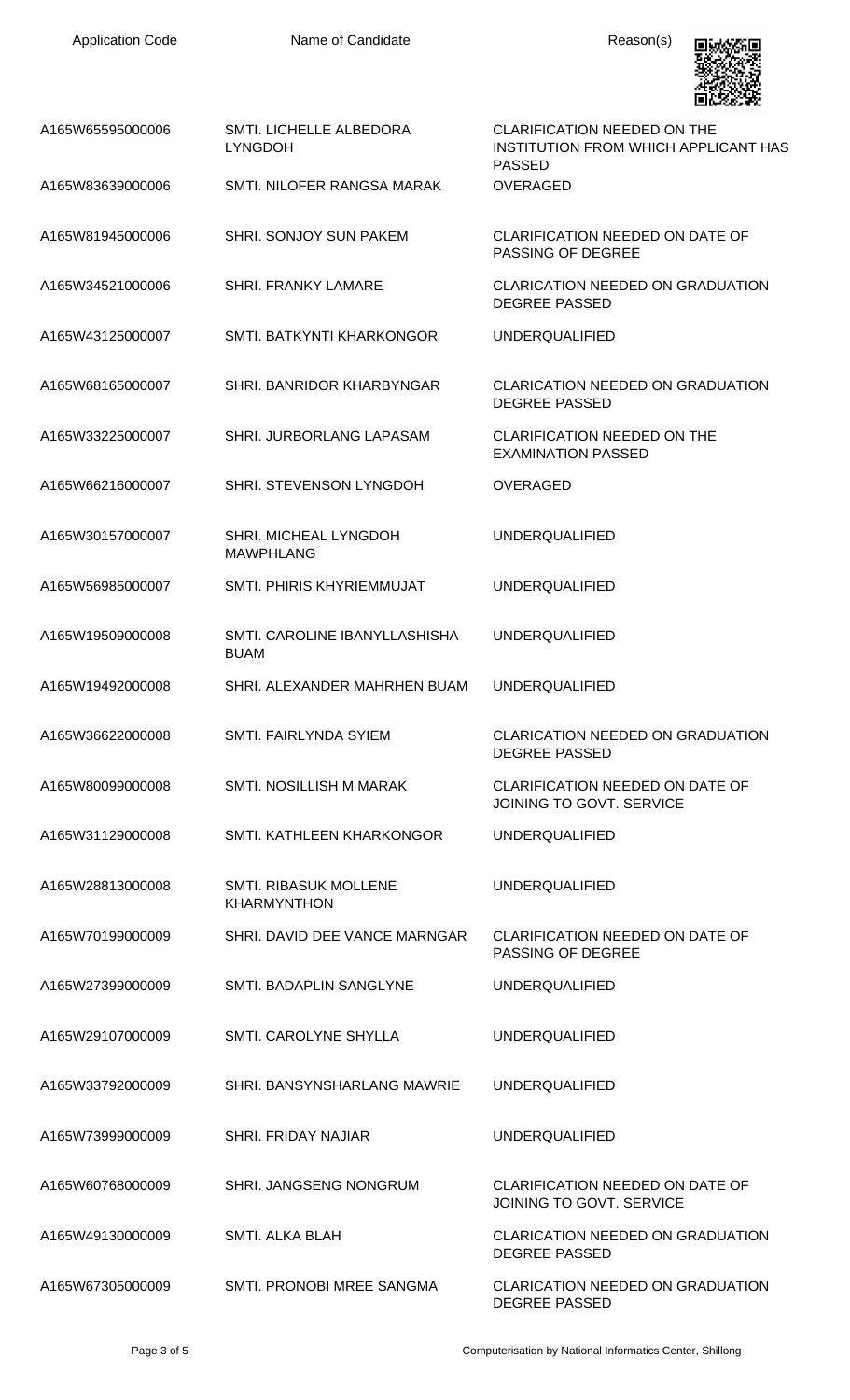Name of Candidate Reason(s)



| A165W70223000010 | <b>SHRI. BINIT VIKASH</b>                       | <b>CLARIFICATION NEEDED ON DATE OF</b><br><b>PASSING OF DEGREE</b>                     |
|------------------|-------------------------------------------------|----------------------------------------------------------------------------------------|
| A165W32161000010 | SHRI, CSANKI WAR NONGBRI                        | <b>CLARICATION NEEDED ON GRADUATION</b><br><b>DEGREE PASSED</b>                        |
| A165W68843000010 | <b>SMTI. ELINA SOHTUN</b>                       | <b>CLARICATION NEEDED ON GRADUATION</b><br><b>DEGREE PASSED</b>                        |
| A165W69440000010 | SMTI. JENNYRINA L KYNSHI                        | <b>UNDERQUALIFIED</b>                                                                  |
| A165W33415000010 | SMTI. JOYCY FAIRLYNE MAJAW                      | <b>UNDERQUALIFIED</b>                                                                  |
| A165W68488000010 | SMTI. EVAKORDOR URIAH                           | <b>CLARIFICATION NEEDED ON DATE OF</b><br>JOINING TO GOVT. SERVICE                     |
| A165W51759000011 | SHRI. CHINGRIK WATRE MOMIN                      | <b>CLARIFICATION NEEDED ON THE</b><br><b>EXAMINATION PASSED</b>                        |
| A165W15699000012 | SHRI. IOHBYNTALANG SANGLYNE                     | <b>CLARIFICATION NEEDED ON DATE OF</b><br><b>PASSING OF DEGREE</b>                     |
| A165W81469000012 | SMTI. MIKKATCHI A SANGMA                        | <b>OVERAGED</b>                                                                        |
| A165W64246000012 | SHRI. BIALLY MRONG MARAK                        | <b>UNDERQUALIFIED</b>                                                                  |
| A165W78113000012 | SHRI. T ZAMMINLUN MINLUN                        | <b>CLARIFICATION NEEDED ON THE</b><br><b>COMMUNITY &amp; CASTE / TRIBE CERTIFICATE</b> |
| A165W80851000013 | <b>SMTI. TYRHA SHYLLA</b>                       | <b>CLARICATION NEEDED ON GRADUATION</b><br><b>DEGREE PASSED</b>                        |
| A165W71515000013 | SHRI. TENGCHUANG CH MARAK                       | <b>CLARICATION NEEDED ON GRADUATION</b><br><b>DEGREE PASSED</b>                        |
| A165W34088000014 | <b>SHRI. BRUCE STARWELL</b><br><b>MALNGIANG</b> | <b>UNDERQUALIFIED</b>                                                                  |
| A165W41406000015 | SHRI. MANGKYRPANG BARIM                         | <b>CLARIFICATION NEEDED ON DATE OF</b><br>JOINING TO GOVT. SERVICE                     |
| A165W16846000015 | SHRI. BANKERLANG SYNSHIANG                      | <b>UNDERQUALIFIED</b>                                                                  |
| A165W67118000015 | SHRI. PYNBHALANG WAHLANG                        | <b>CLARICATION NEEDED ON GRADUATION</b><br><b>DEGREE PASSED</b>                        |
| A165W56268000016 | SMTI. HANDAKARU PYRBOT                          | <b>OVERAGED</b>                                                                        |
| A165W82378000016 | SHRI. DHEERAJ BORO                              | <b>CLARIFICATION NEEDED ON THE</b><br><b>COMMUNITY &amp; CASTE / TRIBE CERTIFICATE</b> |
| A165W75879000016 | <b>SMTI. SIMCHI D SANGMA</b>                    | <b>CLARIFICATION NEEDED ON DATE OF</b><br>PASSING OF DEGREE                            |
| A165W27977000016 | SMTI. TIPRILYNTI KHARKONGOR                     | <b>UNDERQUALIFIED</b>                                                                  |
| A165W12149000016 | SMTI. REBORN BOKLIN SANGLYNE                    | <b>UNDERQUALIFIED</b>                                                                  |
| A165W65476000017 | SHRI. DIBORBIANG I NONGRUM                      | <b>CLARICATION NEEDED ON GRADUATION</b><br><b>DEGREE PASSED</b>                        |
| A165W18799000020 | SMTI. NEWYEARLYNE NONGNENG<br><b>DALOI</b>      | <b>UNDERQUALIFIED</b>                                                                  |
|                  |                                                 |                                                                                        |